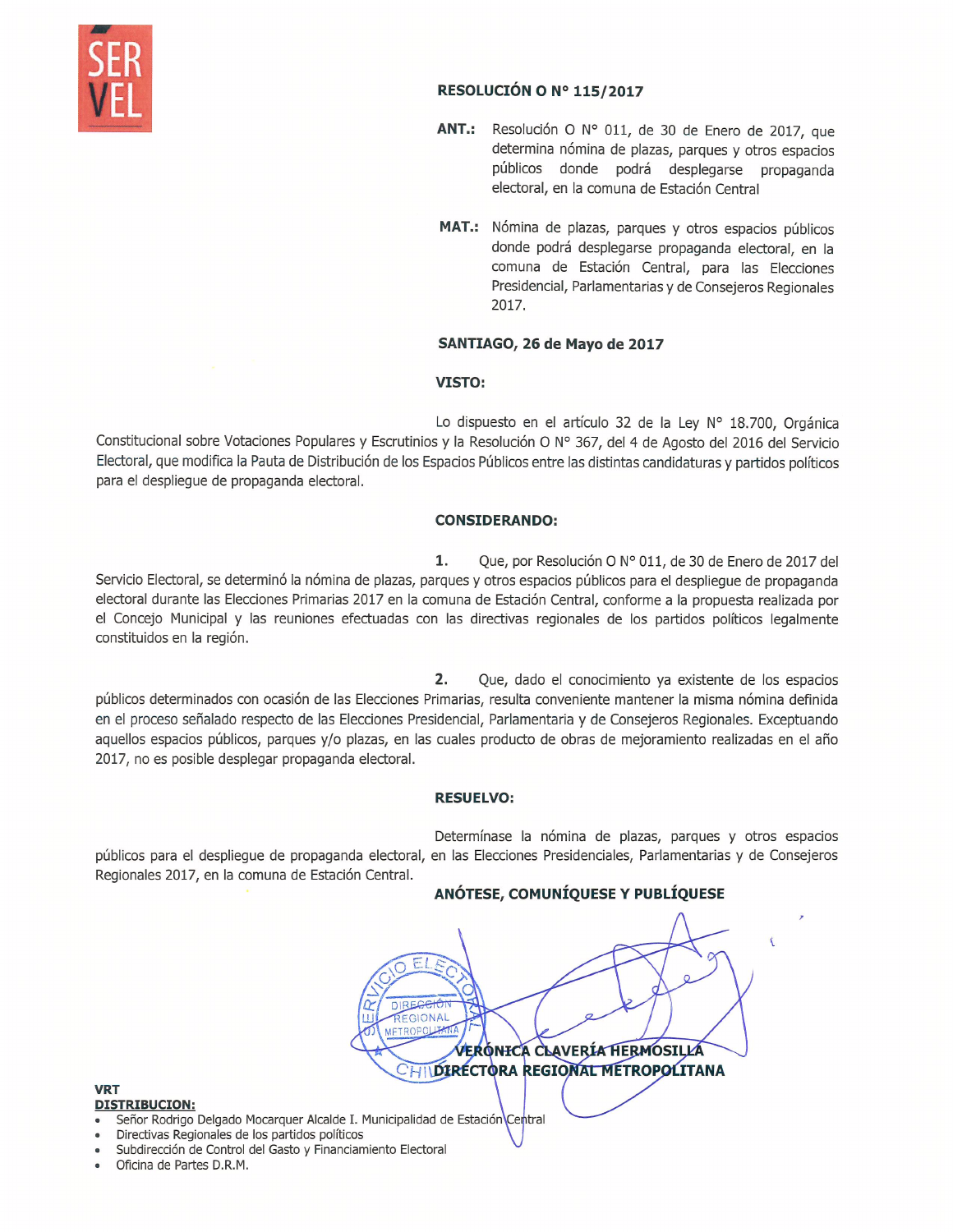#### **NÓMINA DE ESPACIOS PÚBLICOS AUTORIZADOS PARA PROPAGANDA ELECTORAL**

#### **ELECCIONES PRESIDENCIALES, PARLAMENTARIAS Y DE CONSEJEROS REGIONALES 2017**

SER<br>VEL Región: Metropolitana comuna: Estación Central Comuna: Estación Central

**ESPACIOS AUTORIZADOS PARA CANDIDATOS** 

| N° de<br>Espacio | <b>NOMBRE DE PLAZAS,</b><br><b>PARQUES Y OTROS</b><br><b>ESPACIOS PÚBLICOS</b> | <b>CUADRANTE DE CALLES QUE DELIMITAN EL ESPACIO</b><br>PÚBLICO                                                                                            | <b>METROS ÚTILES</b><br>PARA PROPAGANDA | Punto inicial para orden de<br>candidatos y partidos políticos       | <b>OBSERVACIONES</b>                                                                                                                      |
|------------------|--------------------------------------------------------------------------------|-----------------------------------------------------------------------------------------------------------------------------------------------------------|-----------------------------------------|----------------------------------------------------------------------|-------------------------------------------------------------------------------------------------------------------------------------------|
| $\mathbf{1}$     | ESPACIO PÚBLICO AV.<br>PADRE HURTADO                                           | AV. PADRE HURTADO ENTRE ECUADOR Y AV.<br>LIBERTADOR BERNARDO O'HIGGINS (COSTADO<br>PONIENTE Y ORIENTE DE BANDEJÓN)                                        | 250                                     | AV. PADRE HURTADO CON AV.<br>LIBERTADOR BERNARDO<br><b>O'HIGGINS</b> | (COSTADO PONIENTE Y COSTADON<br>ORIENTE DE BANDEJON DE AV. PADRE<br>HURTADO)                                                              |
| $\overline{2}$   | ESPACIO PÚBLICO AV. EL<br><b>BELLOTO</b>                                       | EL BELLOTO ENTRE PLAZUELA JARACANDÁ Y<br>PLAZUELA EL DAMASCO                                                                                              | 250                                     | EL BELLOTO CON JARACANDÁ                                             | (COSTADO SUR DE CALLE EL BELLOTO)                                                                                                         |
| 3                | ESPACIO PÚBLICO 5 DE ABRIL                                                     | 5 DE ABRIL ENTRE CALLE YELCHO Y LA GARROCHA                                                                                                               | 250                                     | 5 DE ABRIL CON LA GARROCHA                                           | (COSTADO SUR DE BANDEJON CENTRAL DE<br>CALLE 5 DE ABRIL)                                                                                  |
| $\overline{4}$   | PARQUE BERNARDO<br><b>LEIGHTON</b>                                             | ARZOBISPO SUBERCASEUX ENTRE CALLES PADRE<br>VICENTE IRARRÁZAVAL Y ANTES DE ESQUINA<br>USPALLATA (SOLO COSTADO SUR DEL PARQUE<br><b>BERNARDO LEIGHTON)</b> | 250                                     | ARZOBISPO SUBERCASEUX<br>CON PADRE VICENTE<br><b>IRARRÁZAVAL</b>     | (DESDE COMIENZO DE PARQUE BERNARDO<br>LOEIGHTON HASTA ESQUINA PADRE<br>VICENTE IRARRÁZAVAL, COSTADO NORTE<br>CALLE ARZOBISPO SUBERCASEUX) |
| 5                | PARQUE LA PÉRGOLA                                                              | EL ESTERO ENTRE CALLES MANUEL PLAZA Y LOS<br><b>ARBITROS</b>                                                                                              | 250                                     | EL ESTERO CON LOS ARBITROS                                           | (COSTADO ORIENTE PARQUE LA PÉRGOLA)                                                                                                       |
| 6                | ESPACIO PÚBLICO DEL<br><b>FERROCARRIL</b>                                      | FERROCARRIL ENTRE PASAJE TREINTA Y AV. PADRE<br>ALBERTO HURTADO                                                                                           | 250                                     | FERROCARRIL CON PASAJE<br><b>TREINTA</b>                             | (COSTADO SUR DE CALLE FERROCARIL)                                                                                                         |
| $\overline{7}$   | ESPACIO PÚBLICO GLADYS<br><b>MARÍN</b>                                         | GLADYS MARÍN MILLIE ENTRE MANUEL RIVAS VICUÑA<br>Y VISTA HERMOSA                                                                                          | 250                                     | <b>GLADYS MARÍN MILLIE CON</b><br>MANUEL RIVAS VICUÑA                | (COSTADO SUR DE BANDEJÓN ENTRE<br>CORREDOR TRANSANTIAGO GLADYS MARÍN<br>Y GLADYS MARÍN MILLIE EN DIRECCIÓN<br>ORIENTE)                    |
| 8                | ESPACIO PÚBLICO 5 DE ABRIL<br>- LAS REJAS SUR                                  | 5 DE ABRIL ENTRE CALLE EL LINGUE Y LAS REJAS<br><b>SUR</b>                                                                                                | 250                                     | 5 DE ABRIL CON LAS REJAS SUR                                         | (SOLO COSTADO NORTE DE BANDEJÓN<br>CENTRAL DE 5 DE ABRIL, EN DIRECCIÓN<br>PONIENTE DESDE LAS REJAS SUR)                                   |
| 9                | ESPACIO PÚBLICO GLADYS<br>MARÍN-CURACAVÍ                                       | DESDE GLADYS MARÍN MILLIE CON CURACAVÍ HASTA<br>REY FELIPE II                                                                                             | 250                                     | <b>GLADYS MARÍN MILLIE CON</b><br>CURACAVÍ                           | (COSTADO NORTE DE BANDEJÓN ENTRE<br>CORREDOR TRANSANTIAGO GLADYS MARÍN<br>Y GLADYS MARÍN MILLIE EN DIRECCIÓN<br>PONIENTE)                 |
| 10               | ESPACIO PÚBLICO AV.<br>LIBERTADOR BERNARDO<br><b>O'HIGGINS</b>                 | AV. LIBERTADOR BERNARDO O'HIGGINS ENTRE<br>CALLE RADAL Y RETORNO GENERAL AMENGUAL                                                                         | 250                                     | RADAL CON AV. LIBERTADOR<br><b>BERNARDO O'HIGGINS</b>                | (COSTADO SUR BANDEJÓN CENTRAL DE<br>AVENIDA LIBERTADOR BERNARDO<br>O'HIGGINS HAST RETORNO DE GENERAL<br>AMENGUAL)                         |
| 11               | PARQUE LAS TORRES                                                              | LAS TORRES ENTRE LAS CALLES REY CARLOS III Y<br><b>LOS LIBERTADORES</b>                                                                                   | 250                                     | MARTÍN DE MUJICA CON LAS<br><b>TORRES</b>                            | (COSTADO ORIENTE DE PARQUE EN<br>SENTIDO NORTE POR CALLE LAS TORRES)                                                                      |